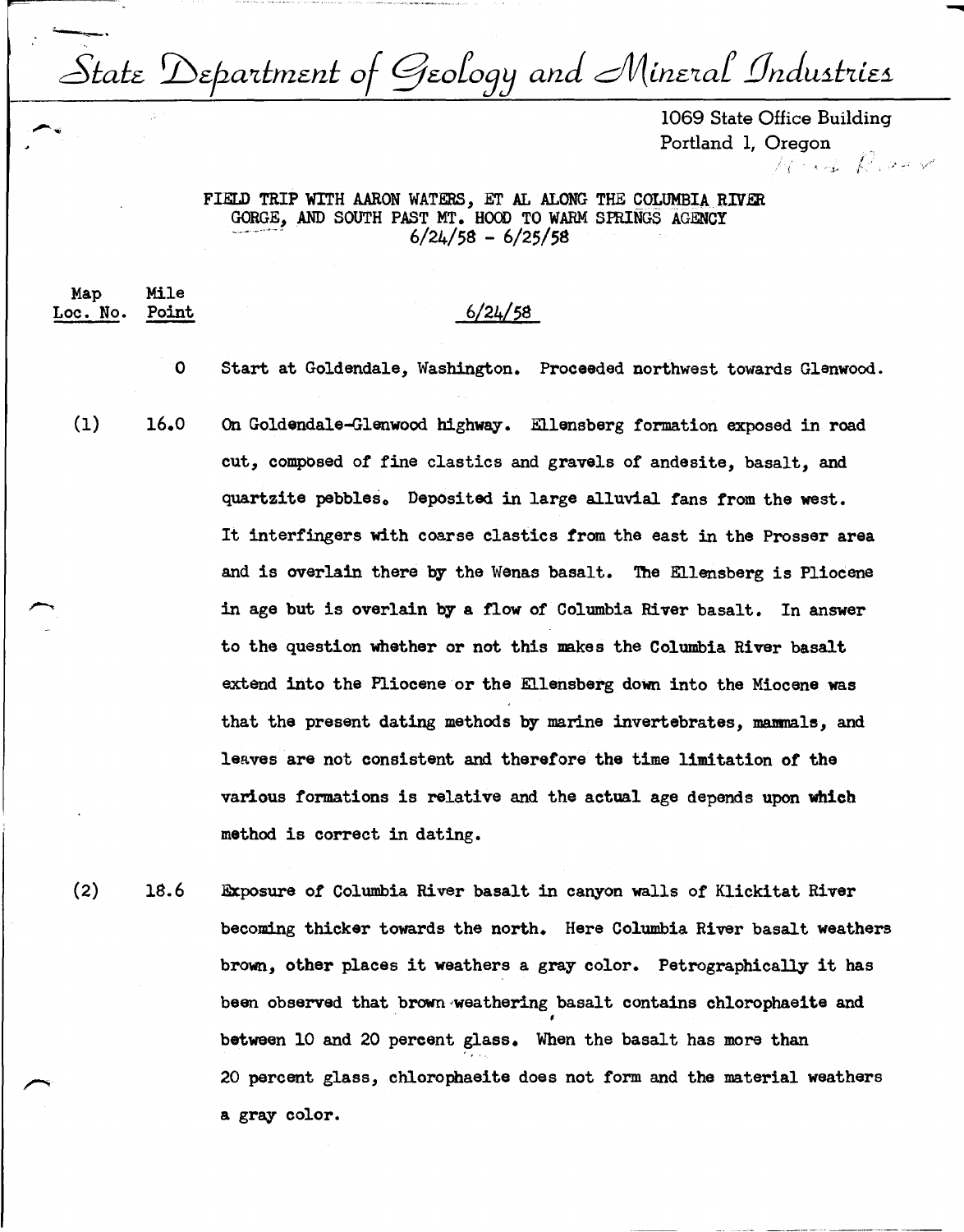$(3)$  29.7 Intracanyon flow of Pliocene or Pleistocene basalt overlies and butts unconformably against Columbia River basalt. The younger basalt once filled the valley but the river has removed most of it except near the top of the canyon.

Map Mile Map<br>• Mile<br>• Point

فين أستينيه

(6)

•

- (4)  $34.5$ Alluvial valley caused by damming of canyon by olivine basalt. The edges of the valley are Columbia River basalt while the floor of the valley is later olivine basalt.
- (5)  $79.3$ Junction of White Salmon River and Columbia River at bridge. Road cut exposure immediately to the east is river sorted volcanic glass sand which contains scattered angular fragments and pillows of basalt. The sand weathers an orange-yellow color but fresh material is black. It grades upward into pillow basalt., flow breccia., and higher becomes a colwanar jointed flow of Pliocene olivine basalt. The basalt is essentially flat except for the initial dip; however, the volcanic sand and pillows show considerable slumping and sliding. This gradation from volcanic sand to pillows., to columnar lava ia interpreted as being caused by the lava literally exploding into sand particles as it flowed into the water and the larger blobs forming pillows and fragments of basalt. As the material filled to above the water level the lavas cooled normally, forming the columnar jointed olivine basalts.

The source of the olivine basalt was the crater at South Prairie, T. 5 N., R. 8 and 9 E., about 18 miles to the northwest. From this vent the lavas flowed northeast to Guler, Washington, T. 6 N., R. 10 E., and then south down the **White** Salmon River canyon to the

 $2 -$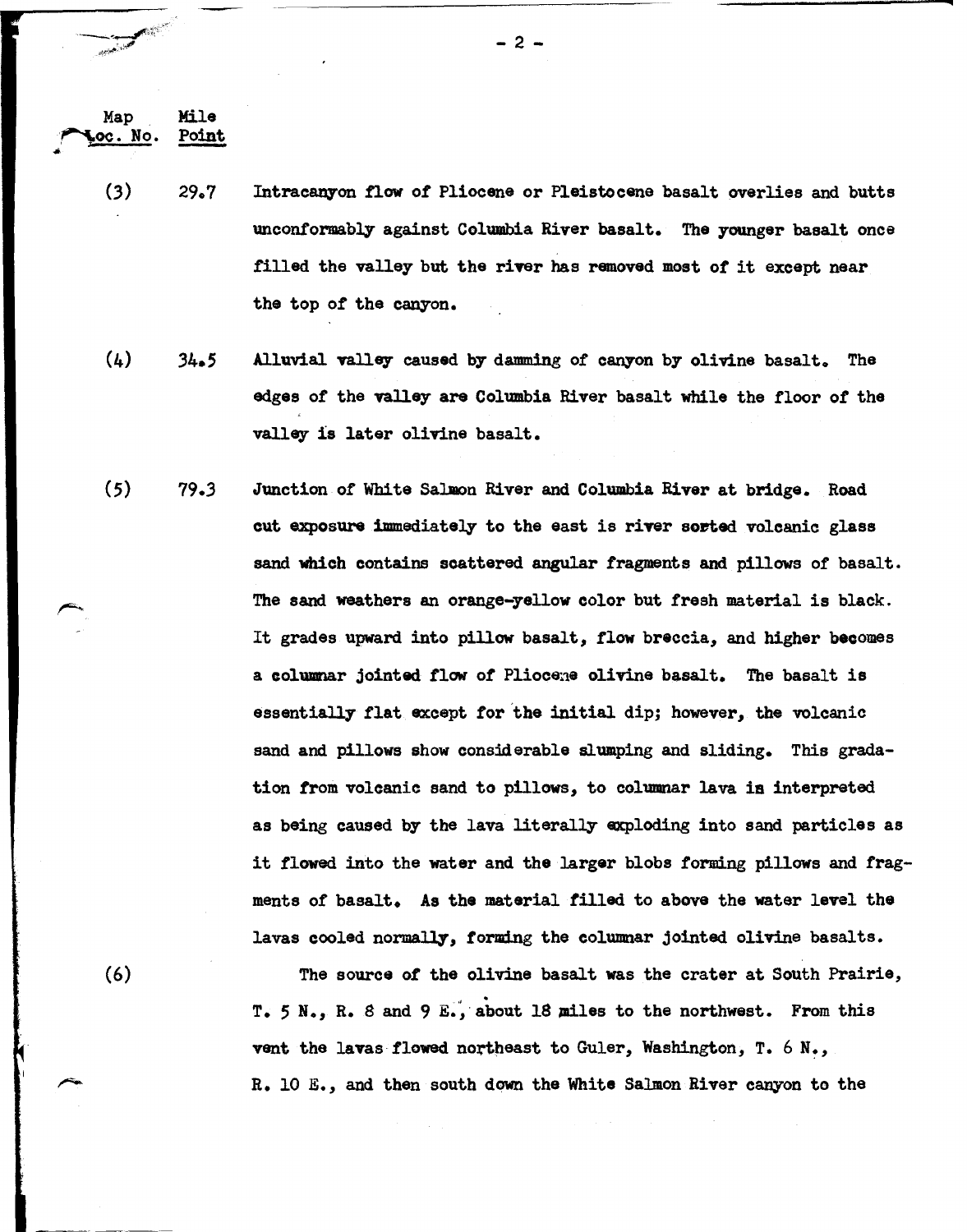Map Mile *1 ~c.* No. 'Point

*\_,*

Columbia, tilled and dammed the Columbia River and diverted it south around Hood River as far as Odell, about 7 miles to the south.

---

The lava also flowed south from the crater and flowed into the canyon of the Little White Salmon River at Willard and then south to the Columbia River.

Lava of the same type was also flowing from Underwood Mountain and others at about the same time. It may be that some of the palagonite (weathered volcanic sand) and pillows and olivine basalt flows came from this source. Rock along the highway between Mitchell Point and Hood River on the Oregon side is also late olivine basalt. Columbia River basalt occurs to the west or Mitchell Point.

The tunnel just west of White Salmon bridge shows the olivine basalt overlying the Columbia River basalt. Olivine basalt flowed from Underwood Mountain. The Columbia River basalt has about a  $30^{\circ}$  SE. dip here and is unconformable beneath the later nearly flat lying younger lavas. The direction of flow for the Columbia River basalt is from the south and can be determined by the bent columnar joints with the top bent in the direction of movement.

Wind Mountain is an intrusive of hypersthene quartz diorite similar to Shell Rock Mountain on the Oregon side.

Just west of Wind Mountain a gravel road leads north a few hundred yards to a quarry of cross bedded gravels and sand. The cross bedding indicates flow from the northwest and lithology is that of material from the Wind River drainage and not the Columbia. This material is probably several hundreds of feet thick and was deposited as a delta from Wind River which was defieeted to the east at its

(8)

 $\sqrt{1}$ 

(7)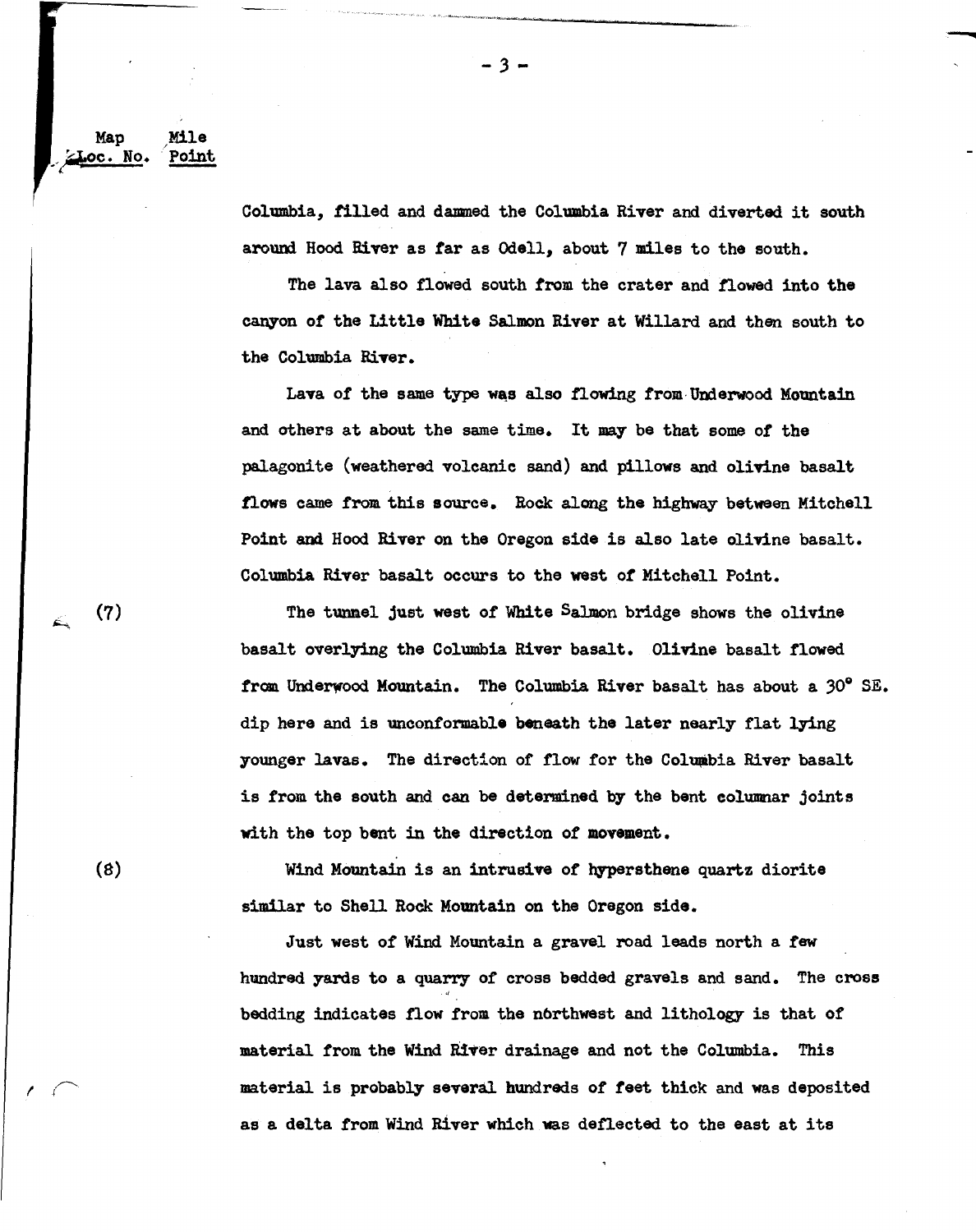Map Mile  $\circ$ oc. No. Point

> junction with the Columbia River at the time the Columbia was dammed by a late olivine basalt flow. This is the flow that diverted the Columbia River south of the town of Cascade Locks.

(9)

Crossed Wind River and turned north up Wind River. Gravels in this area also delta deposit from Wind River and not caused by the Spokane flood. Continued on to Carson and then back to the Colmabia River.

 $(10)$  99.0 Sec. 31, T. 3 N., R. 8 E., on north side of the Columbia River, 2 miles east of Stevenson. Metamorphosed basalt unconformably below the Eagle Creek formation. Waters calls it Clarno and it appears identical to Clarno basalt mapped as Clarno. Microscopical17 it is entirely altered to secondary minerals. Fractures and vugs filled with zeolite and quartz. The surfaces of the rock are bright green wet or pale blue dry, which is caused by a celadonite coating.

101.0 Town of Stevenson, Washington.

 $(11)$  105.1 North through Stevenson up Rock Creek is contact between Clamo and Eagle Creek formation. The presence of the Clamo formation has been hinted in previous literature but not recognized. Leaves gave dates ranging from Eocene to Miocene. Reasons for this are that samples came from both the Clarno and the Eagle Creek formation, and the contact was not recognized. The contact is observed by Waters to be unconformable.

> The huge landslides at Stevenson and Wind Mountain are caused b7 the Eagle Creek sliding on the weathered surface of the Clarno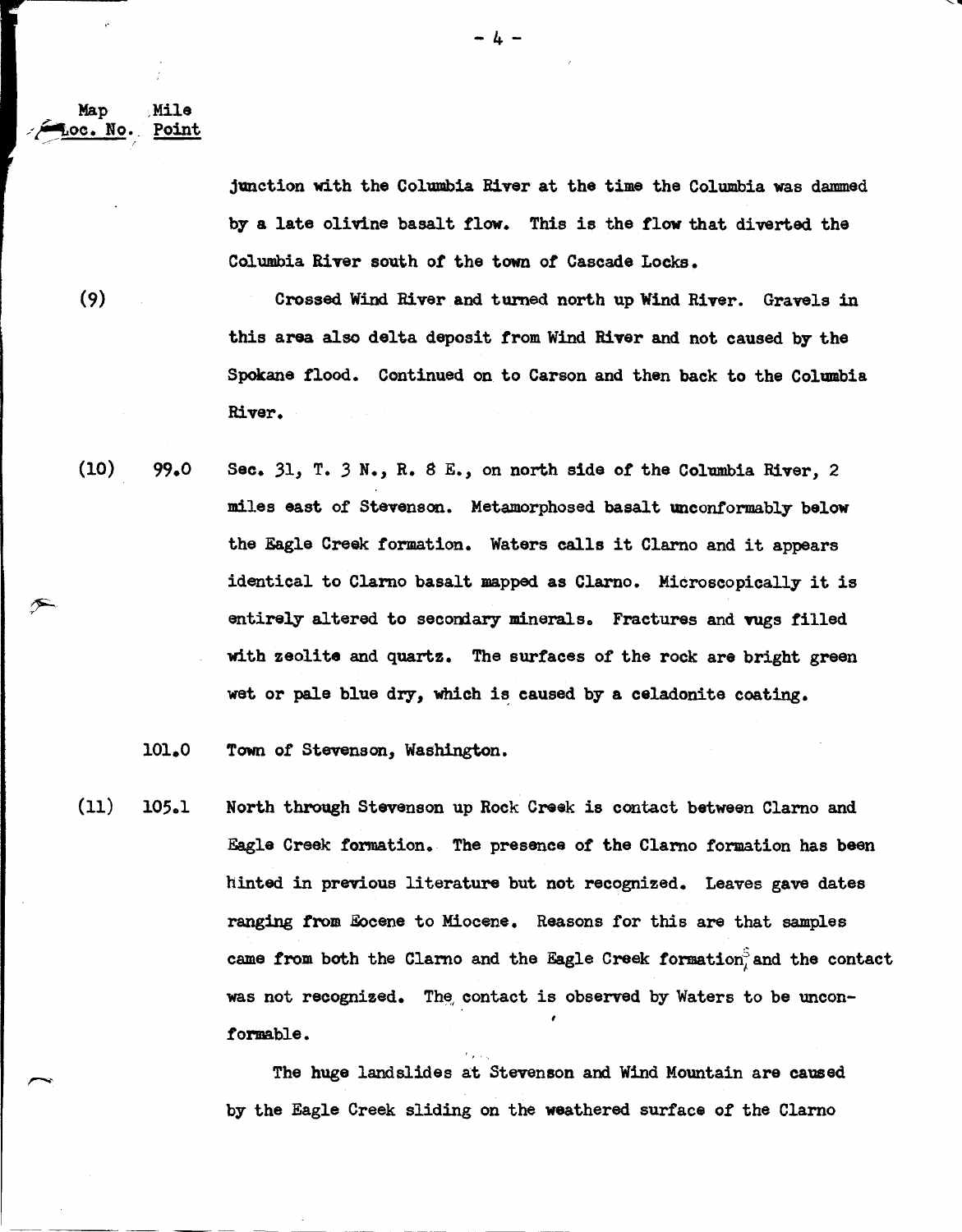formation. The top of the Clamo has a saprolite zone everywhere it is exposed. This saprolite is also recognized in the Madras quadrangle.

In the vicinity of Bonneville substation-several hypersthene andesite plugs occur. These are near the axis of the Cascade Range and probably represent feeders for the Cascade andesites.

Beacon Rock is a plug of olivine basalt.

The Columbia River is an antecedent stream.

## 9/25/58

Start at bridge east of town of Hood River on Highway 35.

0 To Highway 30 and east.

Cloverleaf, Highway  $30 - 0$  east to quarry.

Basalt quarry, Highway 30; M.P. 64, Columbia River basalt, large trees standing and horizontal in columnar basalt flow.

Back on bridge crossing Hood River at start *of* trip.

Across the Columbia River in Washington west *of* interstate bridge a large lava tunnel filled with basalt is easily seen. The cooling joints are radial and the lava being more resistant than the main **flow**  stands out in relief. It is just below the terrace or lava plain above the river where several new homes are built.

0 Start south on Highway 35.

 $1.9$ Flow of unusual lava having diktytaxitic structure. This is olivine  $(14)$ 

(13)

 $(12)$ 

Map oc. No Mile Point - 5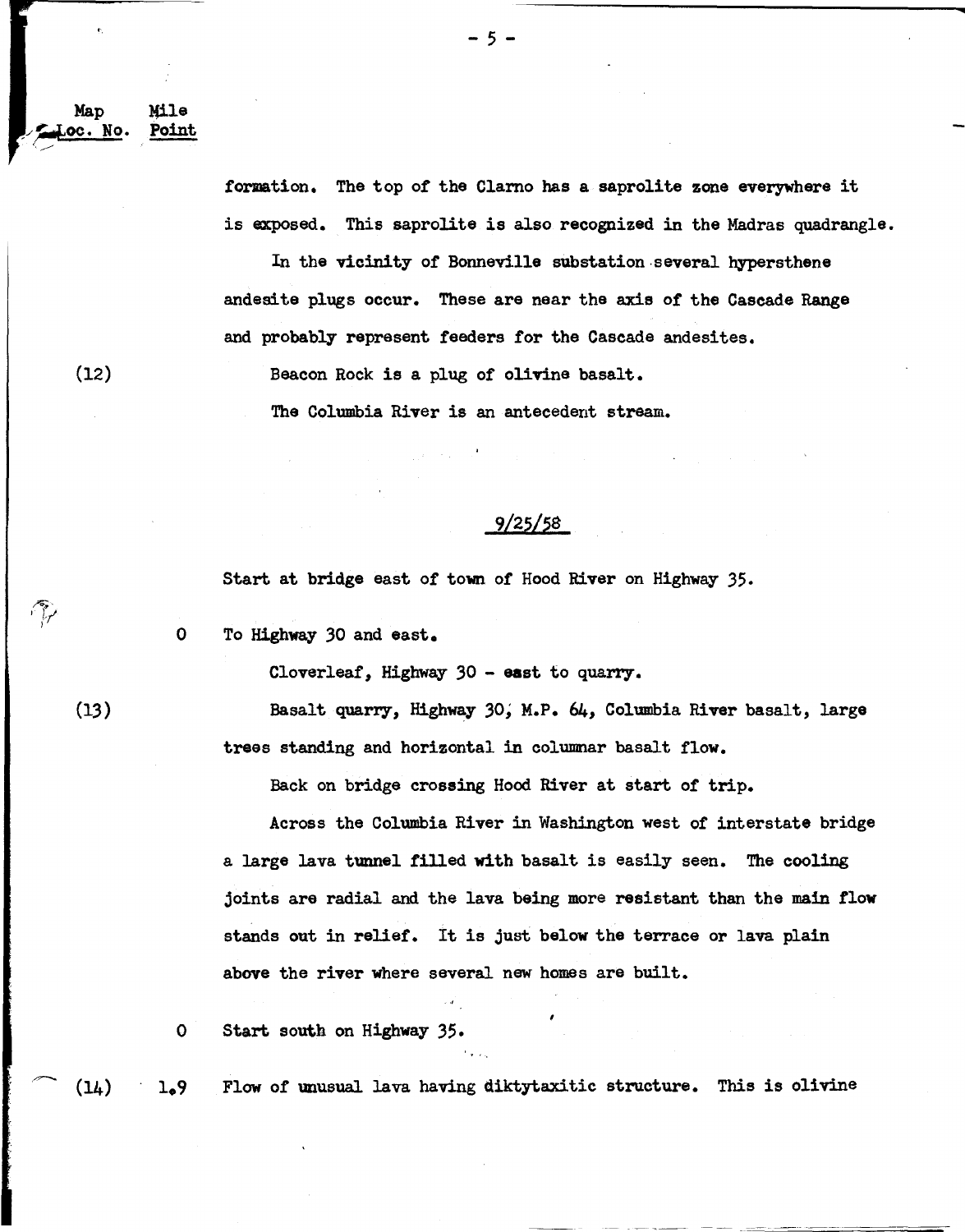Map Mile oc. No. Point

Y.

(17)

basalt and is Pliocene in age. It is best seen in an uncompleted deep road cut across a curve in the present road.

608 Odell junction. B.M. 620 feet.

Tumed west at Parkdale to lava beds at Middle Fork of Hood **River.** 

- (15)  $17.9$ Lava beds east of Parkdale. This recent flow down the valley of the Middle Fork is an olivine andesite or basalt, was quite viscous, and shoved the material into a high ridge of large blocks not completely filling the valley. It has been dated by carbon  $14$  in included trees at about 240 years.
- *(i-* (16)  $30.3$ Elevation 2975 (Mt. Hood sheet). Mud flow breccia in banks of Hood River.
	- 47o9 Government Camp Bend junction.
	- 6lo5 Junction Wapinitia Cutoff to Maupin. Continued south towards Warm Springs agency.

On highway about 7 miles northwest of Warm Springs agency on edge *of* canyon of Shitike Creek, the Dalles formation is exposed in a road cut. The material is stratified pumice pebbles and cobbles showing some inverted bedding overlain by olivine basalt and underlain by an unwelded glowing avalanche deposit. This material was probably too cool to weld but had sufficient vesiculation and emission *of* gas to give it mobility •